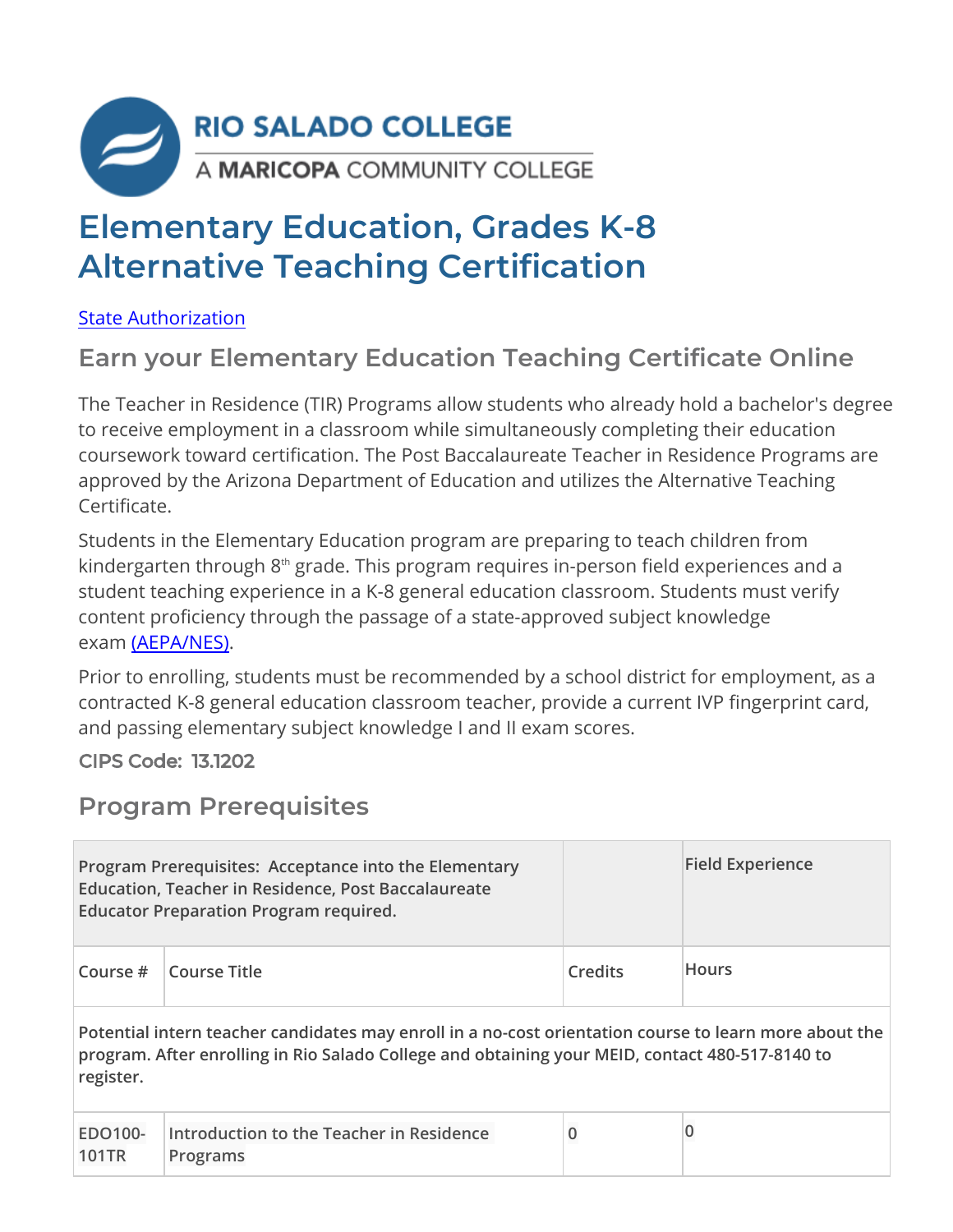## **Required Courses – Year 1**

|                             | regardless of GPA.                                        | Required Courses: All classes must meet the 3.0 overall GPA.<br>Courses with a final grade of "D" or "F" must be retaken                                                                                                                                  |                | <b>Field Experience</b>             |
|-----------------------------|-----------------------------------------------------------|-----------------------------------------------------------------------------------------------------------------------------------------------------------------------------------------------------------------------------------------------------------|----------------|-------------------------------------|
| <b>Start</b><br><b>Date</b> | Course #                                                  | <b>Course Title</b>                                                                                                                                                                                                                                       | <b>Credits</b> | <b>Hours</b>                        |
| Sem 1                       | <b>EDU271</b>                                             | <b>Phonics Based Reading and Decoding</b>                                                                                                                                                                                                                 | 3              | 5 hours                             |
| Sem 1                       | <b>EDU276</b>                                             | <b>Classroom Management and Behavioral</b><br><b>Analysis</b>                                                                                                                                                                                             | 3              | 5 hours                             |
| Sem 1                       |                                                           | EDU287AA Master Teacher Seminar I: Standards-<br><b>Based Instruction</b>                                                                                                                                                                                 | $\mathbf{1}$   | $\mathbf{0}$                        |
| Sem 1                       |                                                           | EDU255AC   Intern Certificate Student Teaching Lab -<br><b>Elementary Education I</b>                                                                                                                                                                     | $\overline{2}$ | <b>Employment Teaching</b><br>$K-8$ |
| Sem <sub>2</sub>            | <b>EDU239</b>                                             | <b>Structured English Immersion</b><br><b>OR</b><br>45-clock hour workshop credit certificate<br>from an approved vendor (Transcript<br>evaluation required)                                                                                              | $0 - 3$        | $\mathbf{0}$                        |
| Sem <sub>2</sub>            | <b>EDU293</b>                                             | <b>Mathematics Methods and Curriculum</b><br>Development                                                                                                                                                                                                  | 3              | 5 hours                             |
| Sem <sub>2</sub>            | <b>EDU295</b>                                             | Social Studies Methods and Curriculum<br>Development                                                                                                                                                                                                      | 3              | 4 hours                             |
| Sem <sub>2</sub>            | <b>EDU272</b>                                             | <b>Educational Psychology</b>                                                                                                                                                                                                                             | 3              | 0                                   |
| Sem <sub>2</sub>            |                                                           | EDU255AD Intern Certificate Student Teaching Lab -<br><b>Elementary Education II</b>                                                                                                                                                                      | $\overline{2}$ | <b>Employment Teaching</b><br>$K-8$ |
| Summer POS220<br>1          | <b>OR</b><br><b>POS221</b><br><b>AND</b><br><b>POS222</b> | U.S. and AZ Constitution (3)<br><b>OR</b><br><b>Arizona Constitution (1)</b><br><b>AND</b><br>U.S. Constitution (2)<br><b>OR</b><br>AEPA Exam Passing Score on the<br><b>Constitution of the United States and</b><br>Arizona Exam (Transcript evaluation | $0 - 3$        | $\bf{0}$                            |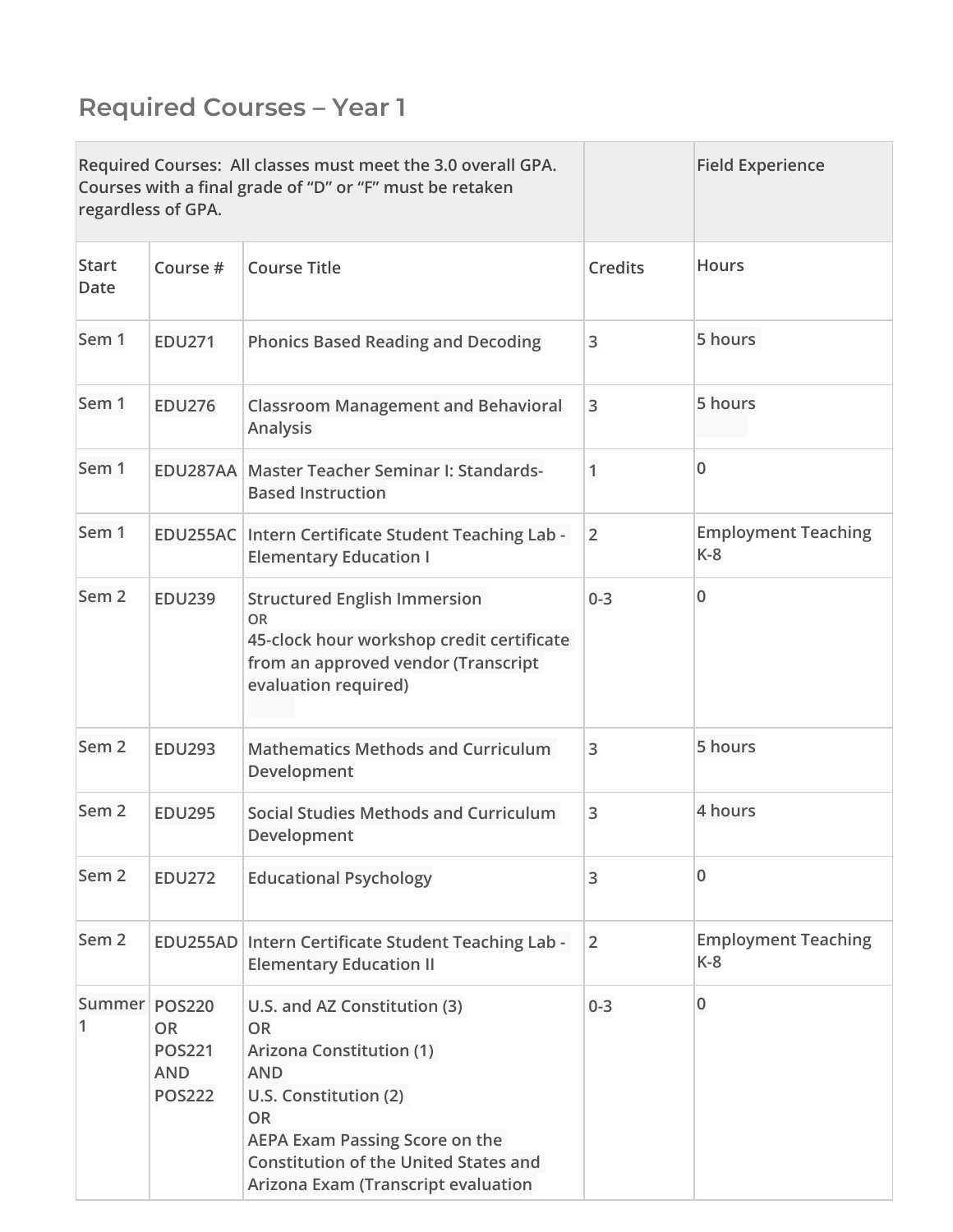|--|--|--|

#### **Required Courses – Year 2**

| GPA.                 |               | Level 2 Prerequisites: Successful completion of year<br>1 courses and 3.0 overall GPA. Courses with a final<br>grade of "D" or "F" must be retaken regardless of |                | <b>Field Experience</b>             |
|----------------------|---------------|------------------------------------------------------------------------------------------------------------------------------------------------------------------|----------------|-------------------------------------|
| <b>Start</b><br>Date | Course #      | <b>Course Title</b>                                                                                                                                              | <b>Credits</b> | <b>Hours</b>                        |
| Sem <sub>3</sub>     | <b>EDU235</b> | <b>The Exceptional Learner</b>                                                                                                                                   | 3              | 5 hours                             |
| Sem <sub>3</sub>     |               | <b>EDU270AA Elementary Reading and</b><br>Decoding                                                                                                               | 3              | 5 hours                             |
| Sem <sub>3</sub>     |               | <b>EDU287AC Master Teacher Seminar III:</b><br>Assessment                                                                                                        | 1              |                                     |
| Sem <sub>3</sub>     |               | <b>EDU255AE</b> Intern Certificate Student<br><b>Teaching Lab - Elementary</b><br><b>Education III</b>                                                           | $\overline{2}$ | <b>Employment Teaching</b><br>$K-3$ |
| Sem 4                | <b>EDU270</b> | Learning and the Brain                                                                                                                                           | 3              | $\bf{0}$                            |
| Sem 4                | <b>EDU290</b> | <b>Science Methods and</b><br><b>Curriculum Development</b>                                                                                                      | 3              | 4 hours                             |
| Sem 4                |               | <b>EDU255AF Intern Certificate Student</b><br><b>Teaching Lab - Elementary</b><br><b>Education IV</b>                                                            | $\overline{2}$ | <b>Employment Teaching</b><br>$K-3$ |

#### **Notes**

Contracted teaching position must be in a general education K-8 classroom. All core subject areas must be taught (ELA, math, social studies, science).

TIR program staff will register students for all courses. Payment and/or payment arrangements need to be paid upon registration.

All TIR students are also required to participate in webinars, blogs, flip camera submissions and formal evaluations.

The total amount of credits required for this program is 37-43 credit hours.

Students must earn a grade of C or better in all courses required within the program.

Minimum GPA: 3.00